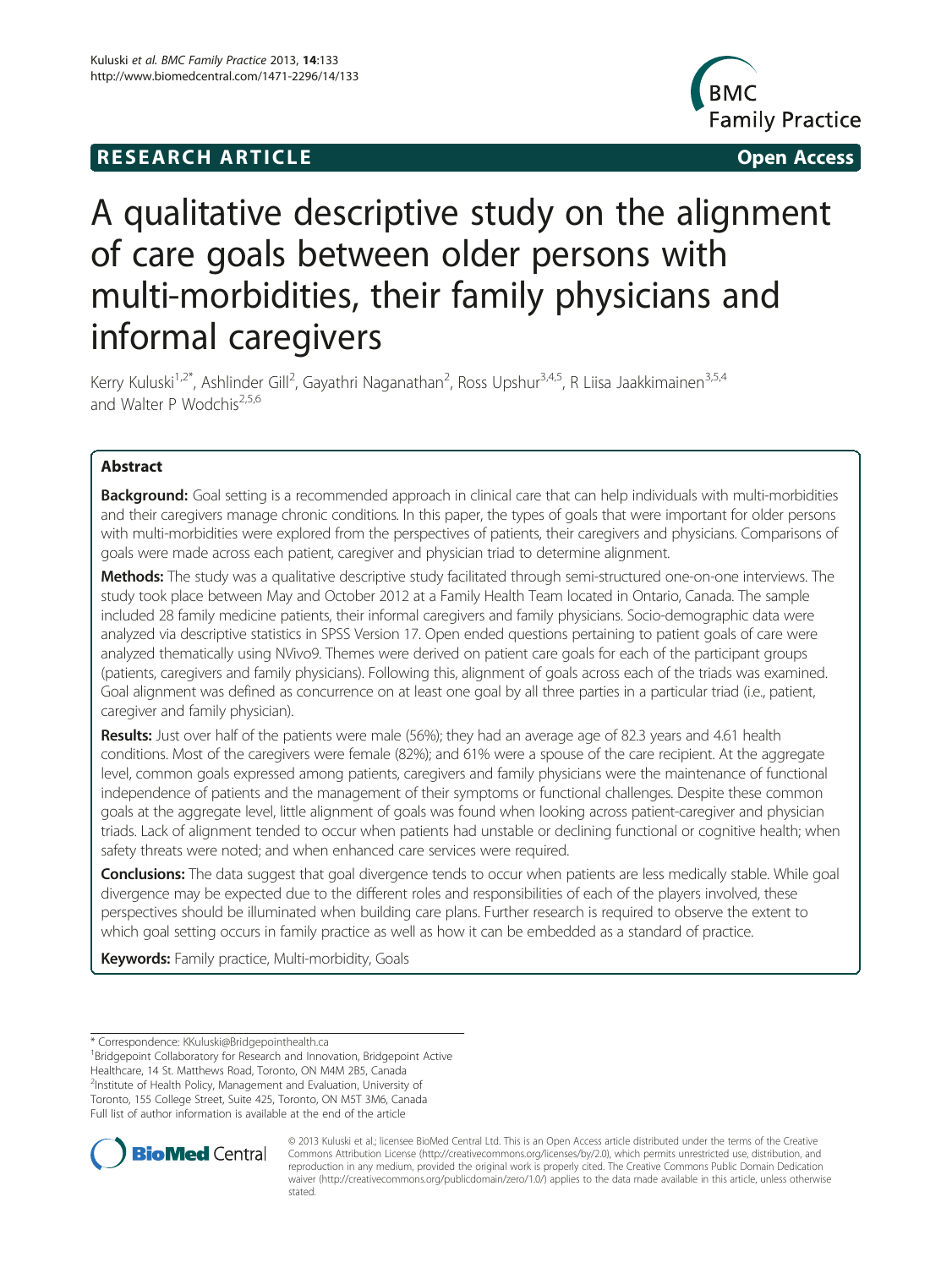## Background

Over the last century, life expectancy has increased by up to forty years [[1\]](#page-9-0) with a marked increase in persons over the age of 65 [[2\]](#page-9-0). The inherent trade-off to living longer is the greater likelihood of aging with one or more chronic illnesses [\[2](#page-9-0),[3\]](#page-9-0). Health care systems, with their acute, episodic orientation are limited in their capacity to provide care for patients with ongoing and fluctuating chronic care needs [\[3,4\]](#page-9-0).

Widely recognized is a need to redesign or adapt the health care system to align with the changing needs of patients. Primary health care, a setting where much chronic disease management takes place, has been a focal point for reform across industrialized healthcare systems; showing potential in improving patient health outcomes [[5](#page-9-0)] and alleviating strain on hospitals and emergency departments [[6](#page-9-0)]. Key to the success of primary care is addressing the unique needs of each patient and providing them, and their family caregivers with the tools to manage their illnesses. A key challenge is that providers themselves may lack the tools to manage patients, particularly if they have multimorbidities [[7](#page-9-0)]. Multi-morbidity is increasingly becoming the norm in older adult populations and is estimated to comprise up to 98% of the over 65 population seen in primary care practice [[8\]](#page-9-0). Clinical practice guidelines which are primarily designed for single diseases have limited applicability for persons with multi-morbidity [[7,9,10\]](#page-9-0). Physicians may be forced to make decisions that involve prioritization or trade-offs, warranting a discussion with the patient on what is important to them and what they would like to achieve in terms of their health (i.e. goal setting). Understanding patient's goals of care can potentially aid in the successful management of their diseases at home [[11](#page-9-0)] and when integrated into care plans, can improve their quality of life [[12](#page-9-0)].

Goal setting is not necessarily a formal part of primary care practice. For example, a Canadian survey of the experiences of primary health care drawn from a nationally representative sample of 11,582 primary care patients with at least one chronic condition found that less than half of patients (48%) talked to their health care provider (at least some of the time) about their treatment goals [[13\]](#page-9-0). International data involving goal setting between physicians and adults with chronic illness has noted similar trends [\[11\]](#page-9-0). Although rarely studied, some research has started to elucidate what patient goals may look like. For example, a study conducted in the US demonstrated that when older adults with multiple morbidities were asked about their care goals, 76% identified autonomy as the most important goal (to pain management, symptom relief, and staying alive) [\[14\]](#page-9-0).

Failure to share goals raises a risk that physicians may focus on aspects of care and treatments that are not desired by the patient and/or family member [[15](#page-9-0)]. Conversely, the

patient and family may focus on things that the physician does not deem feasible [[16](#page-9-0)]. Alignment in goals between patients, their caregivers and family physicians has rarely been studied [[16](#page-9-0)], and seldom includes the perspective of the patient. Research by Heisler et al. [[17](#page-9-0)] demonstrated that goal alignment can be associated with higher patient self-efficacy related to selfcare. There are no published studies on goal alignment to our knowledge that involve older patients with multimorbidities, their caregivers and family physicians. Given the increasing number of older persons and their caregivers who are aging in the community with multiple health challenges, exploring this topic is important in order to optimize self-management support and health outcomes.

The purpose of this study was to examine patient goals of care from the perspectives of older persons with multimorbidities, their family physicians and informal caregivers (i.e., family member or friend who provides ongoing support) and then examine the extent of alignment between these three perspectives. The two research questions addressed are: 1) "What are patient goals of care from the perspectives of older adults with multi-morbidities, their caregivers and family physicians? 2) "Do patient goals of care align among patient-caregiver and family physician triads?" Goal alignment was defined as concurrence on at least one goal by all three parties in a particular triad (i.e., patient, caregiver and family physician).

# Methods

#### Study design

The study design was qualitative description facilitated through semi-structured one-on-one interviews. Qualitative description is an established methodology which draws out informational content from the data and organizes it thematically in a way that is suitable for the research audience [[18](#page-9-0)]. The interview guide was adapted from a previous study conducted by the lead author (KK) which elicited the perceived needs, and experiences from 116 hospitalized patients with multi-morbidity [[19](#page-9-0),[20](#page-9-0)]. The interview guide was designed using a bio-psychosocial framework [[21](#page-9-0)] and consisted of closed and open ended questions on physical functioning, disease prevalence and illness severity; social connectivity; mental health and overall experience of care [\[19,20](#page-9-0)]. The interview guide was pilot tested in this initial study and adapted until deemed feasible for use with a complex patient population. For the study reported in this paper, the researchers added two questions on patient goals of care and created two shorter interview guides for the physician and the caregiver with the same question on goals of care for the patient. Although the interview guide had other components this particular paper provides an in-depth analysis of the results of the question pertaining to goals of care. Other data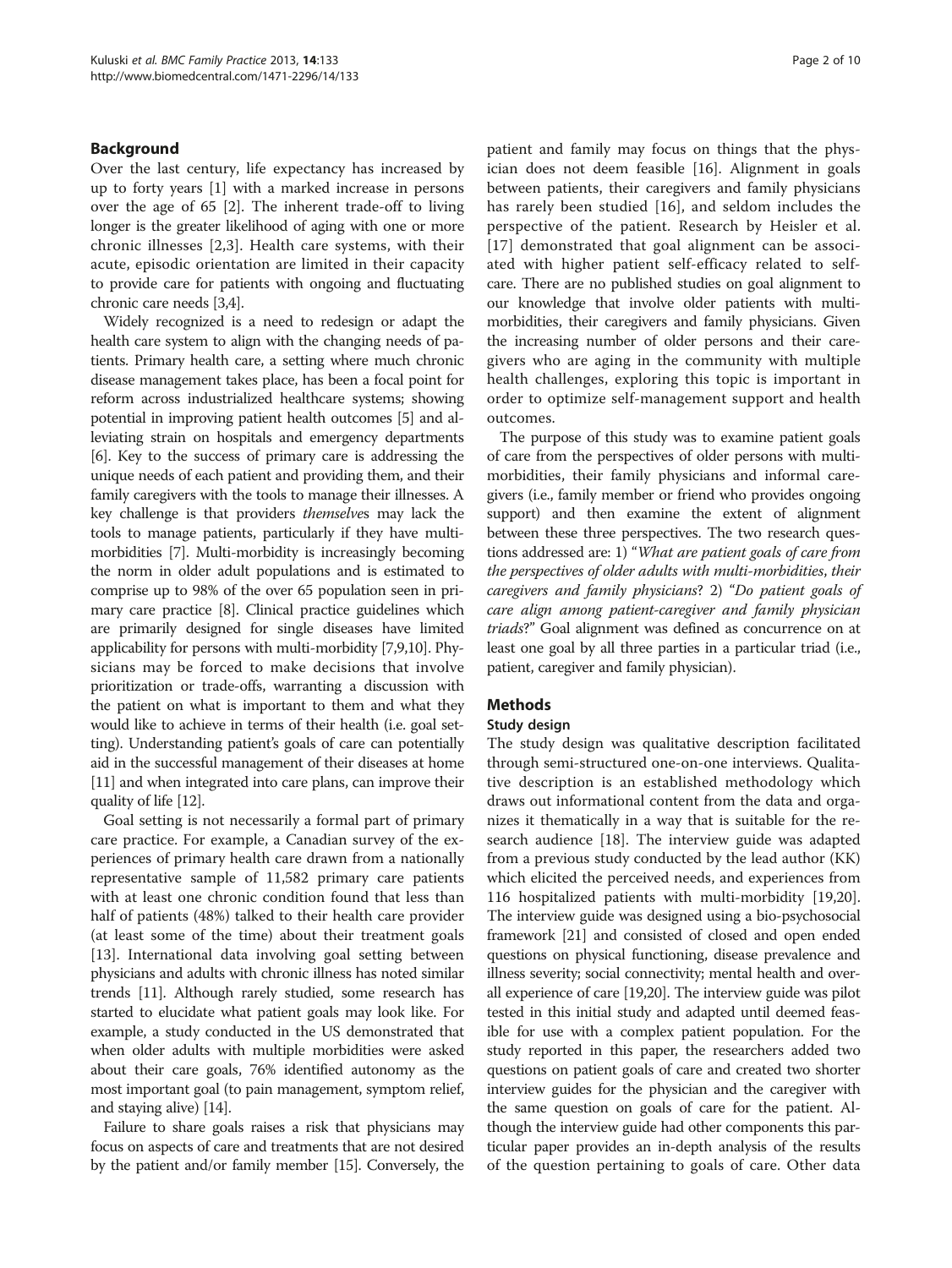generated from the interviews (e.g., health services use and care frustrations) will be reported in separate papers.

#### Setting and participants

The study took place at a Family Health Team (a type of primary care model) in an urban community in Ontario, Canada between May and October 2012. A purposive sampling technique was used to select participants with the following characteristics: 65 years or older; ability to communicate in English; two or more chronic diagnoses; ability to give informed consent; an informal caregiver who agreed to participate in an interview. Two methods of patient recruitment were adopted: Family physicians first identified eligible patients from their patient rosters. The names of these patients were then cross-referenced with the patient-scheduling system to track when patients were visiting the Family Health Team. When an eligible patient had an appointment, the family physician first introduced the research study, and then asked whether the patient would like additional information from a Research Associate. If the patient said yes, the Research Associate provided additional details and acquired consent if the patient was amenable. This method of patient recruitment was quite slow so the two administrative assistants of the Family Health Team were later involved. The administrative assistants manage patient appointment scheduling, and other patient-related tasks. If the family physician identified an eligible patient who was not being seen in the Family Health Team within the next month, the administrative assistants phoned the patient at home, explained the research study and asked whether they would like to participate and be contacted by a Research Associate. If the patient said yes, the Research Associate provided additional details and scheduled a time to conduct the interview. Of the 70 eligible patients who were approached, 35 agreed to participate. Reasons for refusal included expressed lack of interest and lack of time. Of the 35 who agreed to participate 7 were removed from the sample leaving 28 participants. Of the seven removed, one was hospitalized, two were unable to understand questions due to cognitive impairment, one withdrew due to expressed lack of time, one had a scheduling conflict and another patient did not respond to the Research Associates to schedule an interview.

#### Data collection

Before starting data collection the team received ethics approval from the Research Ethics Board of Sunnybrook Health Sciences Centre on Jan 23, 2012. One-on-one semi-structured interviews were then conducted with each of the patients, their family caregivers, and family physicians. Two of the co-authors (AG and GN) and Research Associates for the study, conducted the interviews. AG and GN are PhD and Master Candidates respectively in a Health Services Research program. They received training in qualitative methodology and had previous experience conducting interviews. They were mentored by the lead author (KK) who trained with the Health Experience Research Group (Oxford UK), a group of established qualitative researchers who collect and publish personal illness narratives. Interviews were conducted in English. Most interviews took place at the Family Health Team office in a private, designated space and a few were conducted in the patient's home upon their request. Only two of the interviews required more than one visit to complete. All patient and caregiver interviews typically took one hour to 1.5 hours to complete. The physician interview guide was much shorter and took up to 30 minutes to complete. Only the interviewer and interviewee were present during the interview process. All interviews were conducted separately to ensure confidentiality of responses. The researchers had no previous relationship with the participants.

The Research Associate read from a script prior to asking the interview questions. In the script, the interviewer introduced herself as a Research Associate and described the intent of the study. The Research Associate assured the participant that the information collected was confidential and that they could stop the interview at any time without penalty and that it would not affect their future care. The participant was also reminded that the interview would be tape recorded. The Research Associates took notes during and after the interviews, which served as additional information if questions arose during thematic coding of the transcripts. Transcripts were not returned to participants for comment.

#### Analysis

Both quantitative and qualitative descriptive analyses were conducted. Frequency counts and measures of central tendency were conducted to analyze patient and caregiver characteristics using SPSS version 17. Interviews were transcribed verbatim and thematically analyzed using computer assisted data analysis software (NVivo9). Qualitative data specific to patient goals of care were selected from the transcripts and thematically coded by a member of the research team (AG). This was achieved by selecting out the open ended responses to the patient survey question: "Do you have care goals?" In other words, what would you say are your most important goals for: doing the things you want to do, staying in the best health you can attain, and living the life that you believe you can live?" These responses were analyzed and compared to the open ended responses given by the caregiver and family physician on goals of care for the patient. Themes were derived inductively from the data and not identified in advance. Data analysis occurred simultaneously with data collection until saturation of themes occurred. Data saturation was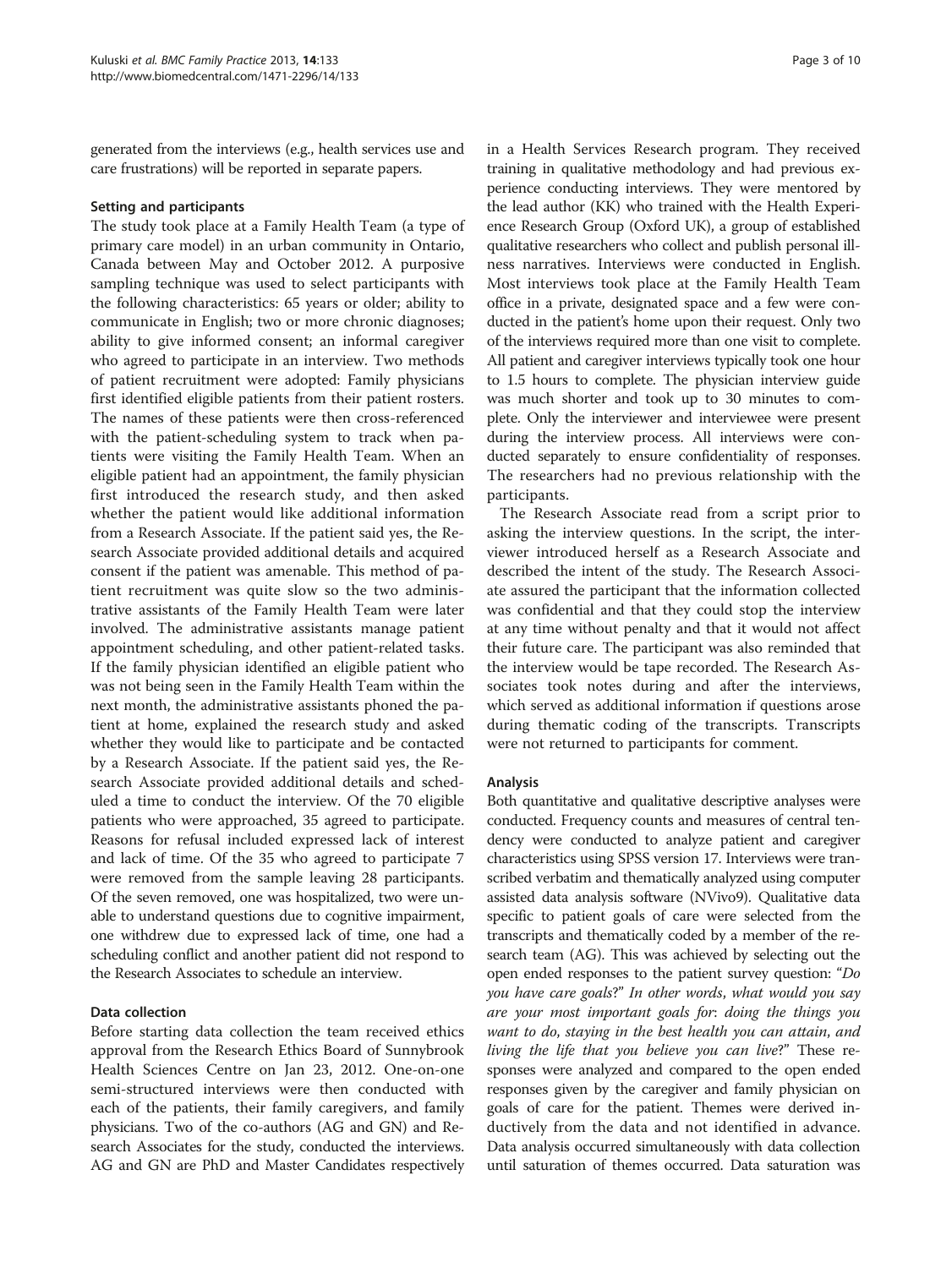determined when themes became repetitive within each of the patient, caregiver and physician groups. Themes started to become repetitive after the first 14 interviews.

To verify the themes identified by AG, two other members of the research team (KK and GN) read through the responses pulled from the transcripts, modified and aggregated the codes. Three researchers (AG, KK and GN) met on several occasions to review and discuss the themes until consensus was reached on the number and naming of themes. To discern the alignment of themes by each of the triads (i.e., patient, their caregiver and family physician) a similar process was undertaken whereby the researchers independently reviewed the responses across triads, assessed the extent of alignment and then met to discuss findings until consensus was reached. Since the question on goals was open-ended, participants tended to describe multiple goals, therefore it was possible for participants to demonstrate alignment on some goals and misalignment on other goals. Alignment was defined as concurrence on at least one goal.

#### Results

As indicated in Table 1, patients had a mean age of 82.3 years; over half were male (56%); the majority were married (67%); Caucasian (96%); English speaking (89%); had more than high school education (70%), had sufficient financial resources (85%) and one-third (30%) lived alone. Patients had an average of 4.61 health conditions  $(SD = 2.43)$ . As indicated in Table 2, most of the caregivers were female (82%); had an average age of 70.5 years; just over half were spouses of the patients (61%), one third were adult children (32%), one was a sibling (3.5%) and the other was a friend providing ongoing care (3.5%). The patients were linked to one of four physicians, three of whom were in practice for at least 10 years (Physicians A, B and D) with one physician (Physician C) who was newer to practice (1 year). No other demographic data was collected from the physicians. Table [3](#page-4-0) outlines key characteristics of each of the 28 patientcaregiver-physician triads.

Below, the key themes on goals derived from the patient, caregiver and family physician interviews are provided followed by the findings on alignment of goals across patient-caregiver-family physician triads.

#### Patient goals

Patient goals fell into at least one of 4 themes: 1) health maintenance; 2) health improvement; and less commonly 3) behavior change; and 4) preparation for future needs.

Many patients were dealing with multiple chronic health problems for a lengthy period of time. In this context, many patients expressed a desire to maintain their current health and avoid decline. For example, a 77 year old married patient with mild cognitive impairment,

#### Table 1 Patient demographic data

| Demographic           |                                     | Patient ( $n = 27$ )         |
|-----------------------|-------------------------------------|------------------------------|
| Age $*$               |                                     | 82.3 years $(\pm 7.7$ years) |
| Gender*               |                                     |                              |
|                       | Female                              | 13 (44%)                     |
|                       | Male                                | 15 (56%)                     |
| <b>Marital Status</b> |                                     |                              |
|                       | Married                             | 18 (67%)                     |
|                       | Other                               | 9 (33%)                      |
| <b>Education</b>      |                                     |                              |
|                       | High School Diploma or less         | 8 (30%)                      |
|                       | Greater than high school            | 19 (70%)                     |
| <b>Ethnicity</b>      |                                     |                              |
|                       | Caucasian                           | 26 (96%)                     |
|                       | Other                               | 1(4%)                        |
| Language Spoken       |                                     |                              |
|                       | English                             | 24 (89%)                     |
|                       | Other                               | 3(11%)                       |
| <b>Live Alone</b>     |                                     |                              |
|                       | <b>No</b>                           | 19 (70%)                     |
| <b>Type of Home</b>   |                                     |                              |
|                       | Single/Family home                  | 19 (70%)                     |
|                       | Apartment                           | 4 (15%)                      |
|                       | Retirement Home                     | 2(7%)                        |
|                       | Other                               | 2(7%)                        |
|                       | <b>Can Support Self Financially</b> |                              |
|                       | Yes                                 | 23 (85%)                     |

 $*$ n = 28 for age and gender demographics.

hypertension, hyperlipidemia and obesity simply stated a desire to:

"just to keep doing what I am doing basically, you know so stay in the same mode in mind that I am in right now". Patient 5

#### Table 2 Caregiver demographic data

| -                              |         |                                 |  |
|--------------------------------|---------|---------------------------------|--|
| Demographic                    |         | Caregiver ( $n = 28$ )          |  |
| Age                            |         | 70.5 $(\pm 11.3 \text{ years})$ |  |
| Gender                         |         |                                 |  |
|                                | Female  | 23 (82%)                        |  |
|                                | Male    | 5 (18%)                         |  |
| <b>Relationship to Patient</b> |         |                                 |  |
|                                | Spouse  | 17 (61%)                        |  |
|                                | Child   | 9(32%)                          |  |
|                                | Sibling | $1(3.5\%)$                      |  |
|                                | Friend  | $1(3.5\%)$                      |  |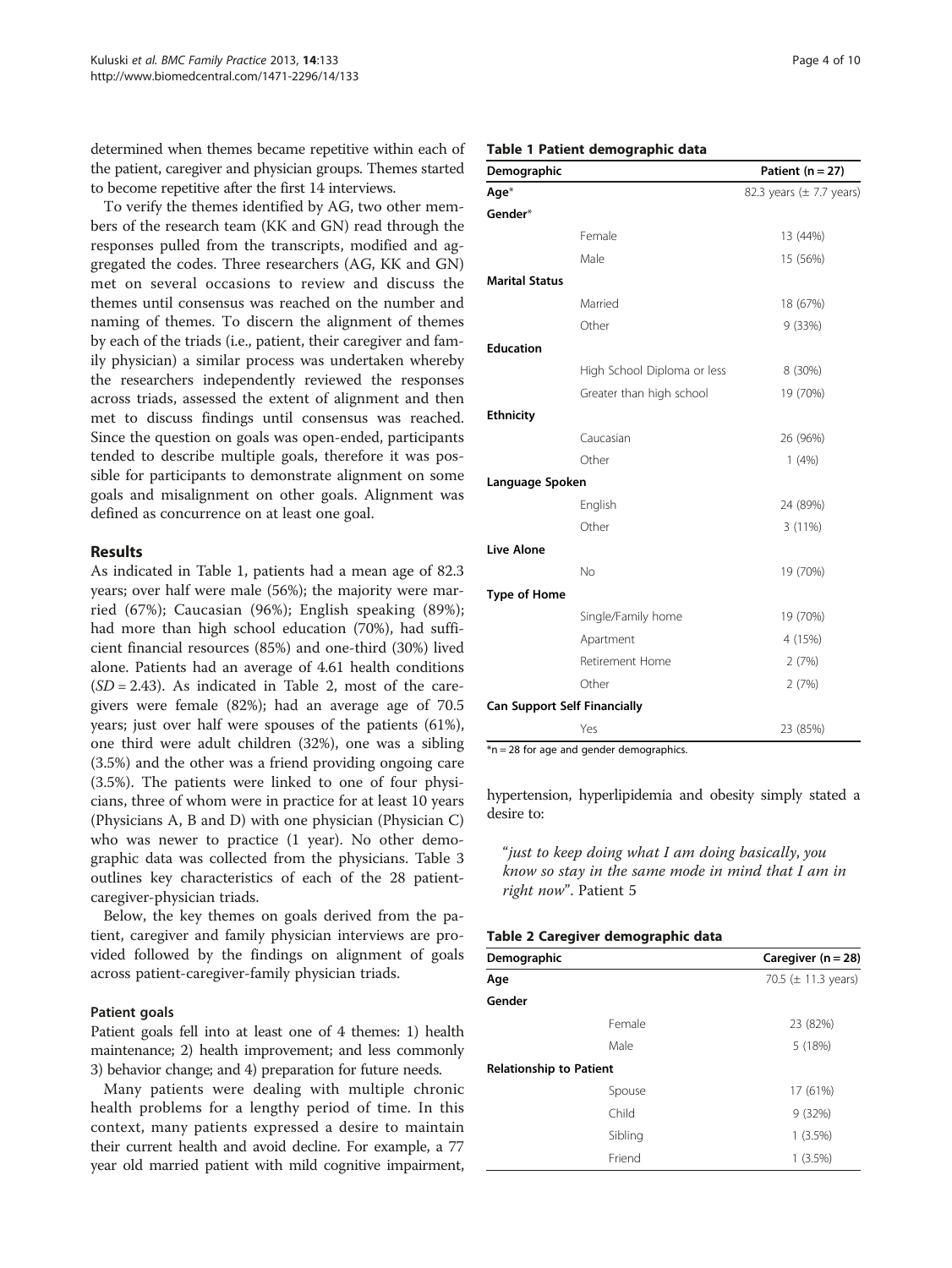<span id="page-4-0"></span>

|  |  | Table 3 Patent-caregiver-physician triads |  |  |
|--|--|-------------------------------------------|--|--|
|--|--|-------------------------------------------|--|--|

| Patient    | Age in<br>years | Sex    | Number of reported<br>health conditions* | Caregiver relationship<br>to patient | Caregiver age<br>in years | Physician                                                             |
|------------|-----------------|--------|------------------------------------------|--------------------------------------|---------------------------|-----------------------------------------------------------------------|
| Patient 1  | 86              | Male   | 1                                        | Wife                                 | 77                        | $\mathsf{A}% _{\mathsf{A}}^{\prime}=\mathsf{A}_{\mathsf{A}}^{\prime}$ |
| Patient 2  | 79              | Male   | 5                                        | Wife                                 | 77                        | Α                                                                     |
| Patient 3  | 79              | Female | 4                                        | Daughter                             | 53                        | Α                                                                     |
| Patient 4  | 91              | Female | $\overline{4}$                           | Daughter                             | 59                        | Α                                                                     |
| Patient 5  | 77              | Male   | 3                                        | Wife                                 | 74                        | Α                                                                     |
| Patient 6  | 85              | Female | 6                                        | Daughter                             | 56                        | B                                                                     |
| Patient 7  | 77              | Female | 12                                       | Husband                              | 80                        | C                                                                     |
| Patient 8  | 82              | Male   | $\overline{7}$                           | Wife                                 | 77                        | C                                                                     |
| Patient 9  | 70              | Female | 5                                        | Sister                               | 75                        | C                                                                     |
| Patient 10 | 88              | Female | $\overline{2}$                           | Friend                               | 80                        | C                                                                     |
| Patient 11 | 83              | Female | $\overline{c}$                           | Daughter                             | 50                        | Α                                                                     |
| Patient 12 | 68              | Male   | $\overline{2}$                           | Wife                                 | 68                        | Α                                                                     |
| Patient 13 | 79              | Male   | 4                                        | Wife                                 | 58                        | D                                                                     |
| Patient 14 | 85              | Male   | $\overline{2}$                           | Wife                                 | 91                        | D                                                                     |
| Patient 15 | 84              | Male   | 3                                        | Wife                                 | 84                        | D                                                                     |
| Patient 16 | 75              | Female | 8                                        | Husband                              | 73                        | D                                                                     |
| Patient 17 | 93              | Female | 5                                        | Daughter                             | 58                        | D                                                                     |
| Patient 18 | 91              | Female | $\overline{4}$                           | Son                                  | 62                        | C                                                                     |
| Patient 19 | 88              | Male   | 1                                        | Wife                                 | 88                        | A                                                                     |
| Patient 20 | 80              | Male   | 4                                        | Wife                                 | 74                        | Α                                                                     |
| Patient 21 | 67              | Male   | $\overline{4}$                           | Wife                                 | 65                        | Α                                                                     |
| Patient 22 | 73              | Female | 5                                        | Husband                              | 77                        | Α                                                                     |
| Patient 23 | 81              | Female | 6                                        | Husband                              | 71                        | Α                                                                     |
| Patient 24 | 83              | Male   | 5                                        | Wife                                 | 79                        | D                                                                     |
| Patient 25 | 87              | Male   | 8                                        | Wife                                 | 87                        | D                                                                     |
| Patient 26 | 94              | Male   | 4                                        | Daughter                             | 61                        | Β                                                                     |
| Patient 27 | 96              | Male   | 8                                        | Daughter                             | 63                        | D                                                                     |
| Patient 28 | 84              | Male   | 5                                        | Daughter                             | 58                        | B                                                                     |

\* Although patients with more than one health condition were identified by physicians or administrators, two of the patients only reported one health problem during the interview.

Similarly, an 84 year old married patient with Parkinson's Disease, arthritis and other health conditions stated:

"Well, I guess to keep me from falling victim to the problems of my disease any more quickly than is absolutely necessary, absolutely essential". Patient 15

Some patients were experiencing a particular symptom that was disruptive to their day to day living. In these cases their goal was to seek improvement or respite from the issue at hand. For example, a 79 year old married patient who was wheel-chair bound with an above knee amputation, diabetes, sleep apnea and other chronic conditions, pinpointed one specific symptom that he wanted to address (despite his myriad conditions):

"If I have no pain, I am okay. I don't care what I eat, who visits, who not visits. The main thing is if I don't hurt, it's fine". Patient 13

For others, seeking improvement was needed in order to resume their normal lives which included participating in recreational activities. An 88 year old widow who was preparing for her rectal surgery but also suffering from atrial fibrillation, and arthritis noted:

"Well once it's over, assuming the recovery is good, just getting back to everything I'm used to doing like the garden and the grass and the house and all the social activities I'm involved in". Patient 10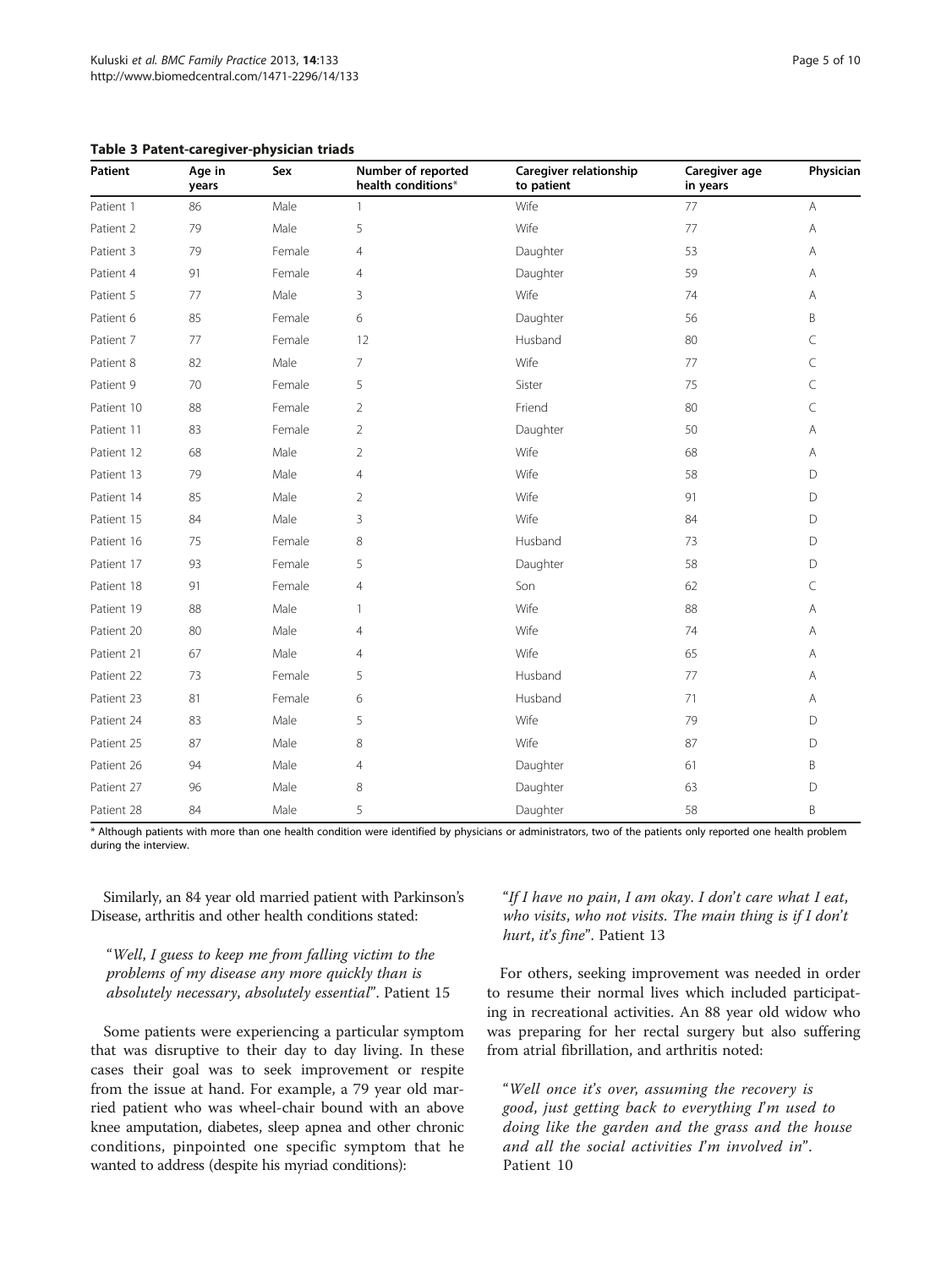A few patients discussed a desire to change their behavior. A 77 year old married patient with cataracts, arthritis, heart problems, depression and other health issues talked about wanting "to lose weight and to exercise." Patient 7. Another patient who was married and 75 years of age with diabetes, arthritis and glaucoma wanted to, "be less of a burden". Patient 16

A couple of patients acknowledged that they reached a point where they could not longer remain at home on their own. Either home support or a transition to a longterm care facility was required. In these two cases, preparation for next steps was noted:

An 83 year old widowed patient talked about wanting to "get rid of things, a lot of things, because [she was] moving into a seniors residence…" Patient 11. The need for more support was not always a welcomed transition, particularly for a 96 year old widow with high blood pressure, chronic back pain and a rare bone disease who stated:

"I've got to either get somebody in here to stay, to live with me, or go to a care facility. And I prefer to stay here and get somebody to come in. End of story". Patient 27

#### Caregiver goals

Caregiver goals for the patient fell into 6 themes. The first three goals aligned with patient goals: 1) health maintenance, 2) health improvement/symptom management and 3) preparation for future needs with the added nuance of having the care recipient accept these added services. Other goals included 4) doing tasks for the patient; and in a few cases 5) keeping the patient safe and 6) helping them maintain dignity, particularly at the end of life.

The goal of health maintenance was required for care recipients to do their usual activities including maintaining a social network. A 77 year old spousal caregiver of an individual with several health conditions including stroke, COPD, neuropathy and bladder cancer stated:

"he would love to be able to walk again. His mobility is something that's very important to him. Our grandchildren, our family is very important. And because we have a summer cottage this is sort of a gathering point for the family, it's important to him and to me too to be able to assemble there and do things". Caregiver of Patient 2

Other goals were more specific to symptom management. A 73 year old spousal caregiver for an individual with congenital blindness, depression, diabetes and osteoarthritis plainly stated:

"well it would be good to get rid of the pain from the sciatica". Caregiver of Patient 16

Some caregivers expressed the goal of getting more care supports in place. For example, a 58 year old spousal caregiver for a 79 year old patient who was wheel-chair bound with an above knee amputation, diabetes, sleep apnea and other chronic conditions (introduced earlier in the paper) stated:

"Well the most important for him is someone is there to look after him, someone is there that if he needs help with something that he knows that he is not alone and cannot do this for himself". Caregiver of Patient 13

In some cases, patients were resistant to such care so caregivers expressed a desire for patients to accept outside services. A 50 year old caregiver who was looking after her mother who was diagnosed with depression, compression fractures and heart failure shared her struggle:

"trying to convince her that it's a safer way that she can do things independently instead of she looks at it as something that's showing people she's an invalid, shall we say." Caregiver of Patient 11

With the intent of supporting the patient as much as possible, some caregivers expressed the desire to continue to do tasks for the patient. A 77 year old spousal caregiver of a patient with arthritis, hypertension, and cancer shared the following:

"So my goal certainly is to support him to go to all of his appointments and to keep track of his health, and to feed him well". Caregiver of Patient 2

When some of the caregivers spoke about their desire to continue to care for the patient they also acknowledged their own levels of anxiety and stress in relation to their role as a caregiver. For example, a 74 year old spousal caregiver's goal was "just to stay sane." Caregiver of Patient 20

Among caregivers who were looking after patients with more serious impairments including dementia, safety and dignity were integral:

"My goal is for him to be safe. Because he doesn't walk, I'm concerned that if he tries to get out of bed or forgets that he can't walk they he might have a fall". Caregiver for Patient 8

Lastly, a daughter who was caring for her 93 year old mother who was nearing the end of life noted:

"But as she has said on many occasions, she would like to die with dignity. I think she realizes she's sort of at the latter stages of her life now". Caregiver of Patient 17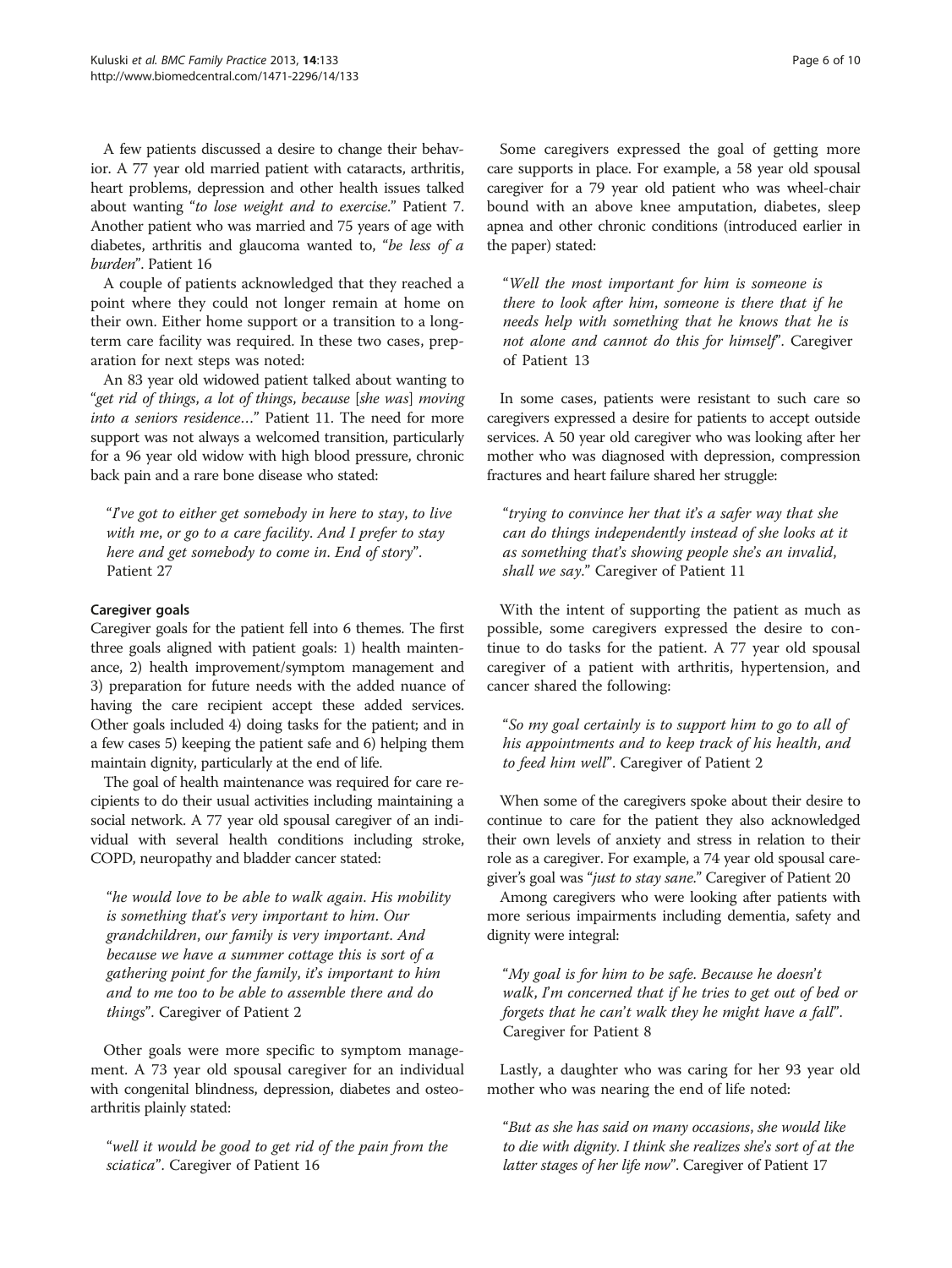## Family physician goals

Family physician goals fell into 4 themes, which aligned with both patients and caregivers: 1) to help maintain independence of the patient, 2) to heal, fix or improve symptoms when possible, 3) mobilize care for the patient and the caregiver and 4) to address safety issues. With these goals in mind, the physicians wanted to prepare the patient and caregiver unit for anticipated decline.

Many physicians wanted to help the patient maintain his or her independence. One physician stated:

"My main goal of care would be to keep her as high functioning as possible at home". Physician of Patient 6

Many physicians also wanted to heal, fix or improve patient symptoms and ailments whenever possible. While the presence of multiple co-occurring conditions may limit the extent to which improvements are possible, in some cases, patients were experiencing a particular flare up or symptom that had to be addressed. In reference to a patient recovering from surgery, a physician stated:

# "I think it's just to acutely get him through some humps, surgical humps". Physician of Patient 2

Aside from functional improvements or maintenance, family physicians acknowledged the importance of having the right supportive infrastructure in place. Mobilizing services for patients and (in some cases) caregivers, was important to maintain patients safely in their homes. As stated by one physician:

"If she's going to stay at home, she needs to have more resources at home, and she's going to need to accept them". Physician of Patient 11

Some physicians were concerned for caregivers, particularly those who were aging themselves and appeared to be at risk of stress. One physician noted:

"And so one of my goals would be to have her [patient] healthy enough so that she's not killing her daughter because her daughter is stressed helping her manage". Physician of Patient 6

When patients were declining physically or cognitively, physicians tended to emphasize preparation for worsening health as a key goal:

"So goals of care, I also would say the big thing would be to sort of prepare him as his dementia worsens, for both him and his wife, who's not my patient but I'm conscious that it has a huge impact on her". Physician of Patient 1

# Alignment of goals

At an aggregate level there was some consistency across patient, caregiver and family physician responses in the identified goals, particularly around symptom alleviation and maintaining health status. A couple of patients made reference to the need for more services, but this was more commonly expressed among caregivers and physicians. Table 4 outlines the extent to which themes aligned for each of the three groups.

Alignment was less evident when comparing responses across triads. Themes were compared across 27 of the 28 triads because one patient interview was incomplete. In a minority of the triads, there appeared to be alignment in at least one goal across all three parties. When alignment was found, patients tended to have stable health conditions or a very specific ailment or "flare-up" that required attention. For some patients, recognition of the need to transition to a new care setting like a long-term care home was acknowledged and all parties agreed that this was the best option. In most of these cases, there was also acknowledgement that when the time arose, some preparation for inevitable decline would be required.

In the following excerpt a 68 year old married patient with Crohn's disease, his 68 year old spousal primary caregiver and family physician show congruence in their care goals for the patient:

# Patient 12

"Well probably to get the Crohn's more manageable would be…and the other things tend to fall into place…"

|            | Health maintenance | Health improvement/<br>symptom management | <b>Behaviour</b><br>change | Preparation for future needs/<br>more or different services | Doing tasks for<br>the patient | Safety and<br>dignity |
|------------|--------------------|-------------------------------------------|----------------------------|-------------------------------------------------------------|--------------------------------|-----------------------|
| Patients   |                    |                                           |                            |                                                             |                                |                       |
| Caregivers |                    |                                           |                            |                                                             |                                | VΡ                    |
| Physicians |                    |                                           |                            |                                                             |                                | VΡ                    |

 $\sqrt{a}$  Expressed by a minority of patients.

 $<sup>b</sup>$  For patients with unstable or declining health.</sup>

<sup>c</sup> Physicians also recommended care for the caregiver.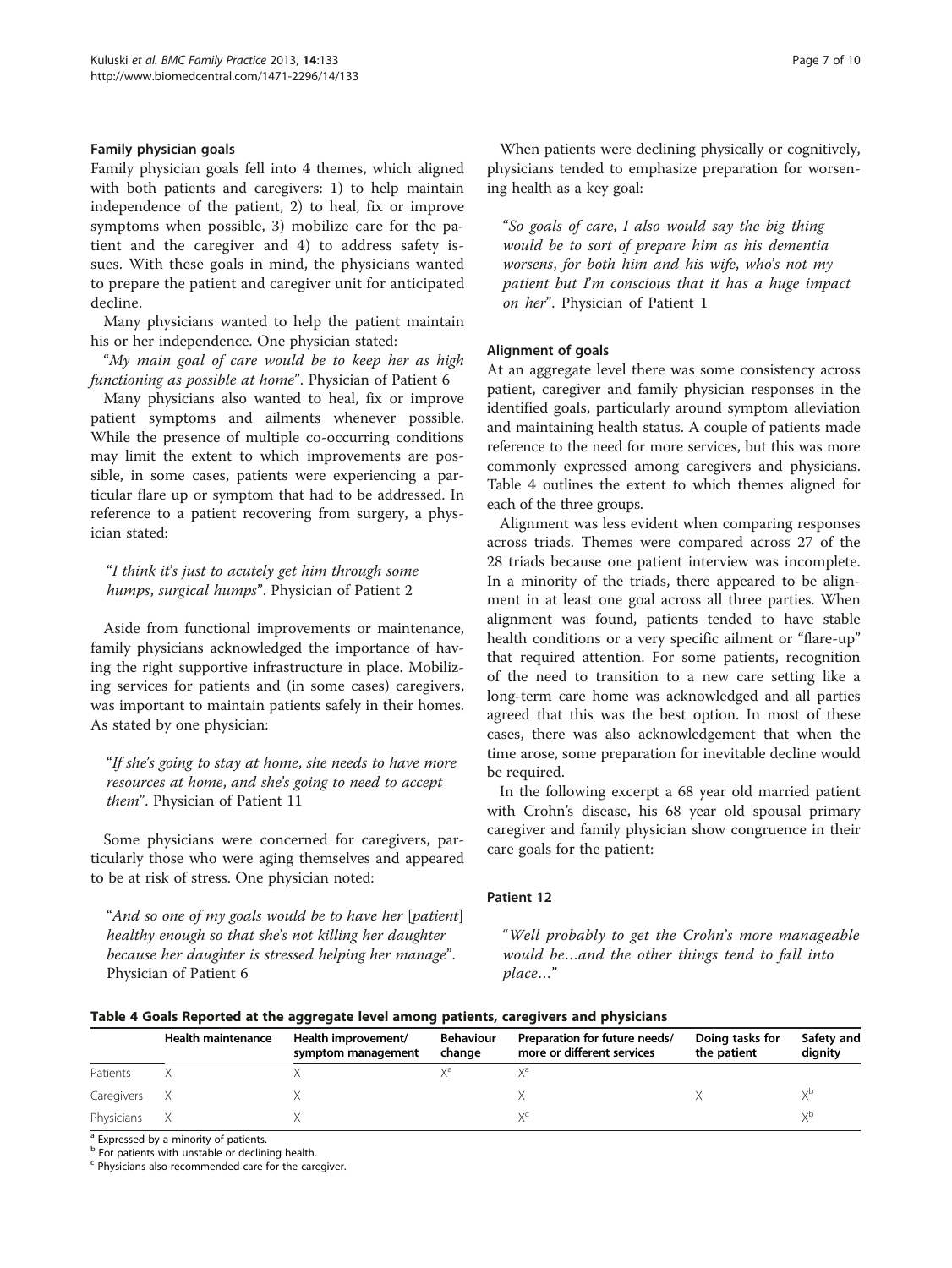## Caregiver for Patient 12

"…just to manage his disease. I want to make sure that his weight is kept up. His doctors are pretty good about looking after him…"

#### Family physician for Patient 12

"I think he has a lot of exacerbations of his Crohn's disease. So I think the goals of care, he's trying new treatment right now hoping to keep him so that he's not in hospital all the time with complications related to his Crohn's".

In this example each party makes reference to the patient's disease. While the caregiver and family physician provided more context to the health issue (e.g., weight control, new treatment, etc.), the main goal across all three individuals is to manage the symptoms of the patient's Crohn's disease. In cases such as Crohn's, a condition that tends to be clinically dominant, it may trump or eclipse the care of other conditions; which may be the case here.

Conversely, lack of alignment tended to occur when patients had unstable functional or cognitive health, when safety threats were noted, need for services was expressed but not all parties were on board (including potential transfer to facility based long-term care) or when caregiver burnout was detected. The following excerpt provides an example of an 85 year old patient with dementia, his 91 year old spousal caregiver and the family physician. Differences in care goals for the patient are expressed:

#### Patient 14

"Staying alive…to stay positive and upbeat…"

#### Caregiver for Patient 14

"…help with the memory loss, improving memory, he still enjoys social contacts…"

# Family physician for Patient 14

"So safety is a big concern for him. He lives with his elderly wife who's the primary caregiver. So she's at huge caregiver burnout risk there. And most recently, he's always had sort of outbursts of anger where he would, you know, hit things or throw things but not directed at her. But more recently she expressed some concern that, you know, he may actual direct it at her; so I guess my goal of care is to try to come up with a good long term care plan".

In this example, the patient, who has cognitive impairment, provides a straight forward response about simply "staying alive". The caregiver is aware of memory loss and expresses a desire to improve it and maintain his social contacts; while the physician acknowledges a growing safety threat for both the patient and caregiver and the need for a long term plan. Arguably, all of these aspects are important to consider for the patient, but the differences may warrant a discussion between these parties in order to build a plan to move forward. We elaborate on this and other insights in our discussion below.

# **Discussion**

Goal setting in clinical care is recommended as a means to support individuals with multi-morbidities and their caregivers in managing their conditions. In this paper, the types of goals that were important for older persons with multi-morbidities were explored from the perspectives of patients, their caregivers and physicians. Comparisons of goals were made across each patient, caregiver and physician triad to determine alignment. As a first step, patient, caregiver and physician goals were examined at the aggregate level; in other words, all of the patient data on goals of care was examined thematically, followed by all of the corresponding caregiver data and then all of the physician data. Maintaining functional independence for as long as possible was a common goal expressed by all three parties. In addition, managing or fixing specific symptoms or functional challenges that were hindering activities of daily living and social outings were commonly expressed, especially among caregivers and physicians. The importance of maintaining independence align with findings by Fried et al. [\[14](#page-9-0)] and Bogardus et al. 2001 [[16\]](#page-9-0) where autonomy and day to day functioning respectively were stated as the most important care goals for older persons and/or their caregivers.

Differences were also found at the aggregate level. While patients tended to focus on their own symptoms and functions in relation to their goals, caregivers tended to focus on creating the needed context to foster patient independence. The needed context included home adaptations, the maintenance of social connections (e.g., social outings), and formal homecare support. Some caregivers, particularly those who were feeling stressed, noted that their own personal perseverance was necessary to adequately support the patient. For patients in the later stages of illness, maintaining safety and dignity were added to the caregiver's goals list. Physician goals for the patient included safety and future planning (mobilizing the right services in the appropriate setting) with acknowledgement of the needs of the caregiver as well (particularly if caregiver stress was detected). These goals occurred alongside the goals of alleviating symptoms at a clinical level for the patient to optimize health.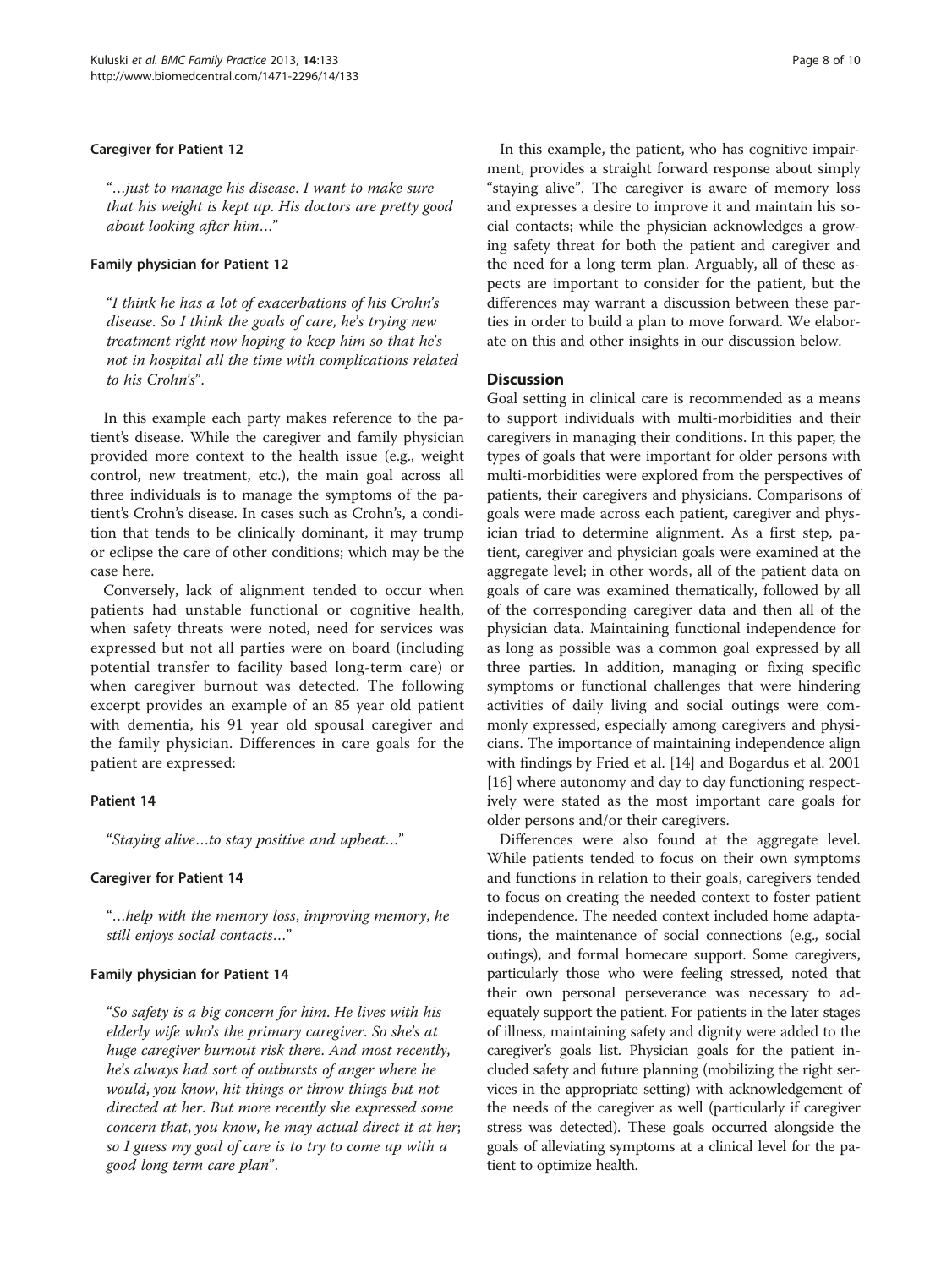While similarities and differences were noted at the aggregate level a different picture emerged when examining the alignment of care goals across each of the patient, caregiver and family physician triads. Alignment of at least one goal across all three parties was shown in a minority of cases only. Low agreement on care goals have been found in previous research. Heisler et al. [[17](#page-9-0)] examined the alignment of diabetes treatment goals among 27 diabetic patients and their physicians and found low agreement on top treatment goals. Bogardus et al. [[16](#page-9-0)] surveyed family physicians and caregivers of 200 geriatric outpatients and found that overall alignment of treatment goals was poor, but 79% of the dyads aligned on at least one goal. Our study was different in that we were examining the alignment with patients as well, which is perhaps why alignment on at least one goal in our study was considerably lower.

In our study, when alignment on at least one goal did occur it tended to be when patient conditions were stable or when a very specific symptom or acute exacerbation was evident and had to be addressed. Such specific issues presumably surfaced in a more obvious fashion during interactions with the patient. The tendency for parties to align on one goal but not others was likely a product of the open ended nature of the interview question. Unlike previous research that used closed ended response categories to capture and compare goals [\[14,16,17\]](#page-9-0), our open-ended approach allowed patients, their caregivers and family physicians to elaborate on their answers and speak about multiple goals. For example, while all parties in a triad may agree on maintenance of physical functioning, it was typically the caregiver and/or physician who would emphasize the importance of also preparing for future decline.

Alignment less likely occurred when patients had significant illness complexity, such as unstable, fluctuating health problems or cognitive decline which posed immediate or anticipated threats to the safety of the patient or caregiver. In these cases enhanced services (in the home or in a longterm care facility) were recommended to support the person and/or the caregiver. In other words, when the patient became less stable and future steps were uncertain, divergence in care goals tended to occur.

A key question arises from these findings: "Do countervailing goals and strategies represent threats to patient self-management or are they necessary differences that align with the roles and experiences of each member of the care team?" For example, in the case of the patient with dementia detailed in the findings (Patient 14), a clear lack of goal alignment was noted. It appeared that the patient was unaware of the full extent of his decline and inability to self-manage. The caregiver, who presumably had greater insight into the capabilities of the patient acknowledged the patient's memory loss but wanted to maintain his social contacts. The caregiver appeared to be protecting the capability of the patient with less emphasis on the potential severity of the situation. The physician, mostly concerned about safety and caregiver burnout, recommended a long-term care plan. These necessary differences in goals represented a security-liberty trade-off. While the patient and caregiver are focusing on securing the patient's ability to age in the community, the physician acknowledges concern over the future safety of the caregiver and patient. Value trade-offs such as this one represents a potential ethical issue that may be faced in practice. We lack a formal account of these issues even though they represent a key component in caring for this population.

When individuals have multiple chronic health issues with the added complexity of fluctuating symptoms and declining health, convergence in goals between them, their caregivers and physicians may not be possible or realistic. Perhaps it is more important to create the space in clinical practice for a conversation to take place on the identification and prioritization of goals between physicians, their patients and caregivers. For example, Fried et al. [\[14\]](#page-9-0) recommend health outcome prioritization between physicians and patients as a means to target care plans accordingly for individuals with multi-morbidities. Future observational studies of patient-physician consultations may be a useful way to examine the extent to which goal-setting characterizes the discussion and how value trade-offs and prioritization of goals is addressed, if at all. The consideration of patient, caregiver and family physician perspectives during clinical consultations will surely elucidate different strategies and perspectives that ultimately aim to optimize the care and safety of the patient and caregiver.

Resources to support research in the development and evaluation of techniques are needed to foster goal explication and alignment. Innovative approaches to primary care delivery for patients with multi-morbidities such as the Inter-professional Model of Aging and Complex Treatments (IMPACT) [[22](#page-9-0)], and other team based and multi-disciplinary approaches to treatment and care may be appropriate venues for implementing and testing goal setting strategies for individuals with complex health issues that move beyond the traditional patient-physician consultation.

#### Conclusions

The data suggest that goal divergence tends to occur when patients are less medically stable. While goal divergence may be expected due to the different roles and responsibilities of each of the players involved, these perspectives should be illuminated when building care plans. Further research is required to observe the extent to which goal setting occurs in family practice as well as how it can be embedded as a standard of practice.